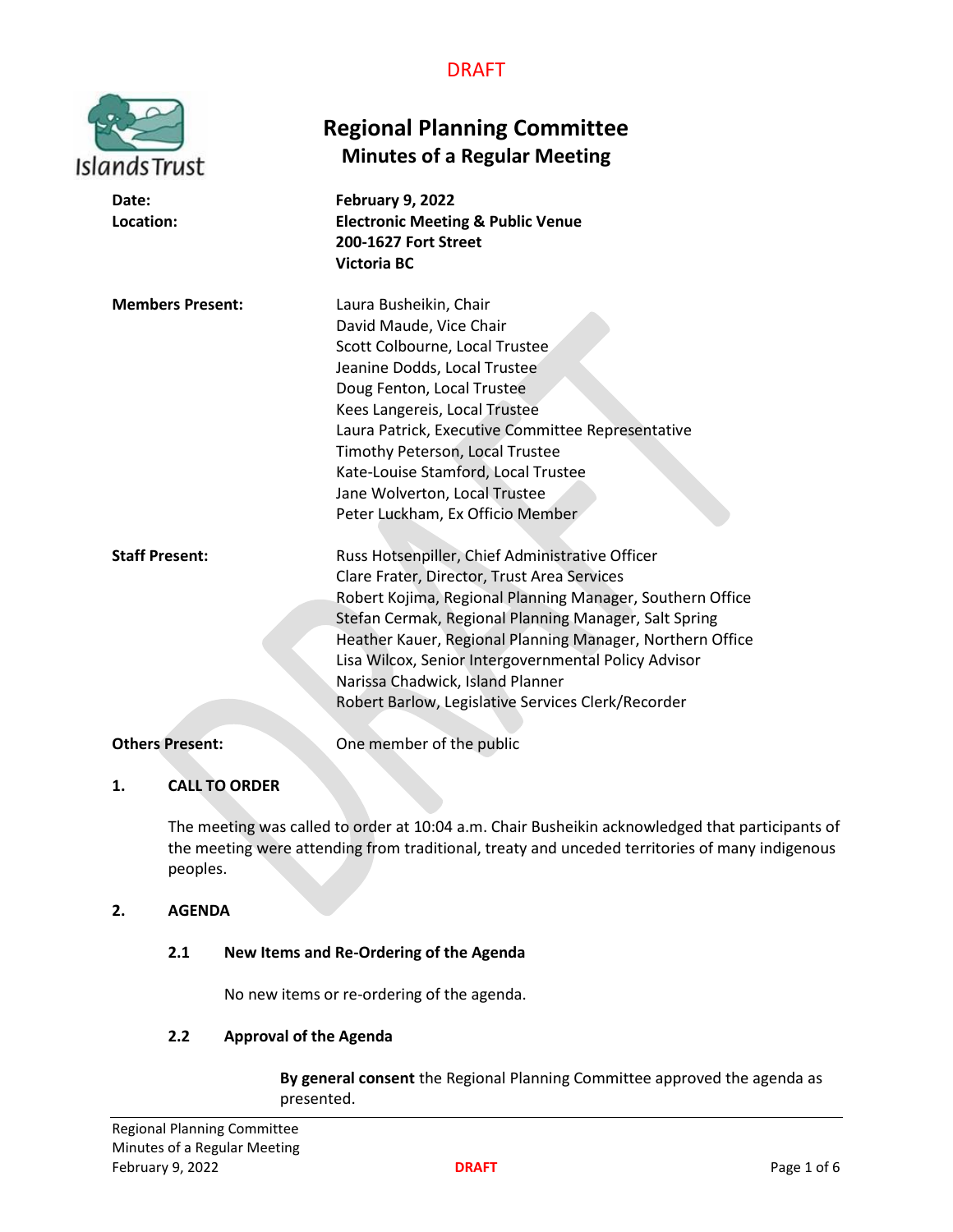## **3. PUBLIC COMMENT PERIOD**

No member of the public indicated a desire to speak.

#### **4. DELEGATIONS**

None

## **5. CORRESPONDENCE**

## **3.1 January 12, 2022 Trustee Wright**

Presented for information. It was noted that the motion referred to in the correspondence was presented, debated and carried at the most recent Trust Council (TC) meeting.

## **6. ADMINISTRATIVE COORDINATION**

## **6.1 Draft Minutes of Previous Meetings**

6.1.1 Regional Planning Committee minutes of November 3, 2021

**By general consent** the Regional Planning Committee minutes of November 3, 2021, were adopted as presented.

6.1.2 Regional Planning Committee minutes of January 13, 2022

**By general consent** the Regional Planning Committee minutes of January 13, 2022, were adopted as presented.

# **6.2 Resolutions Without Meeting**

None

# **6.1 Follow-up Action List**

The FUAL was presented for information and it was noted that Local Planning Services Director Marlor was unable to be present at the meeting to speak to the FUAL.

## **7. BUSINESS**

# **7.1 WORK PROGRAM ITEMS**

7.1.1 Freshwater Sustainability Strategy – Verbal Update

Island Planner Chadwick provided the update, noting that at the December, 2021 Trust Council meeting, the following resolution was carried: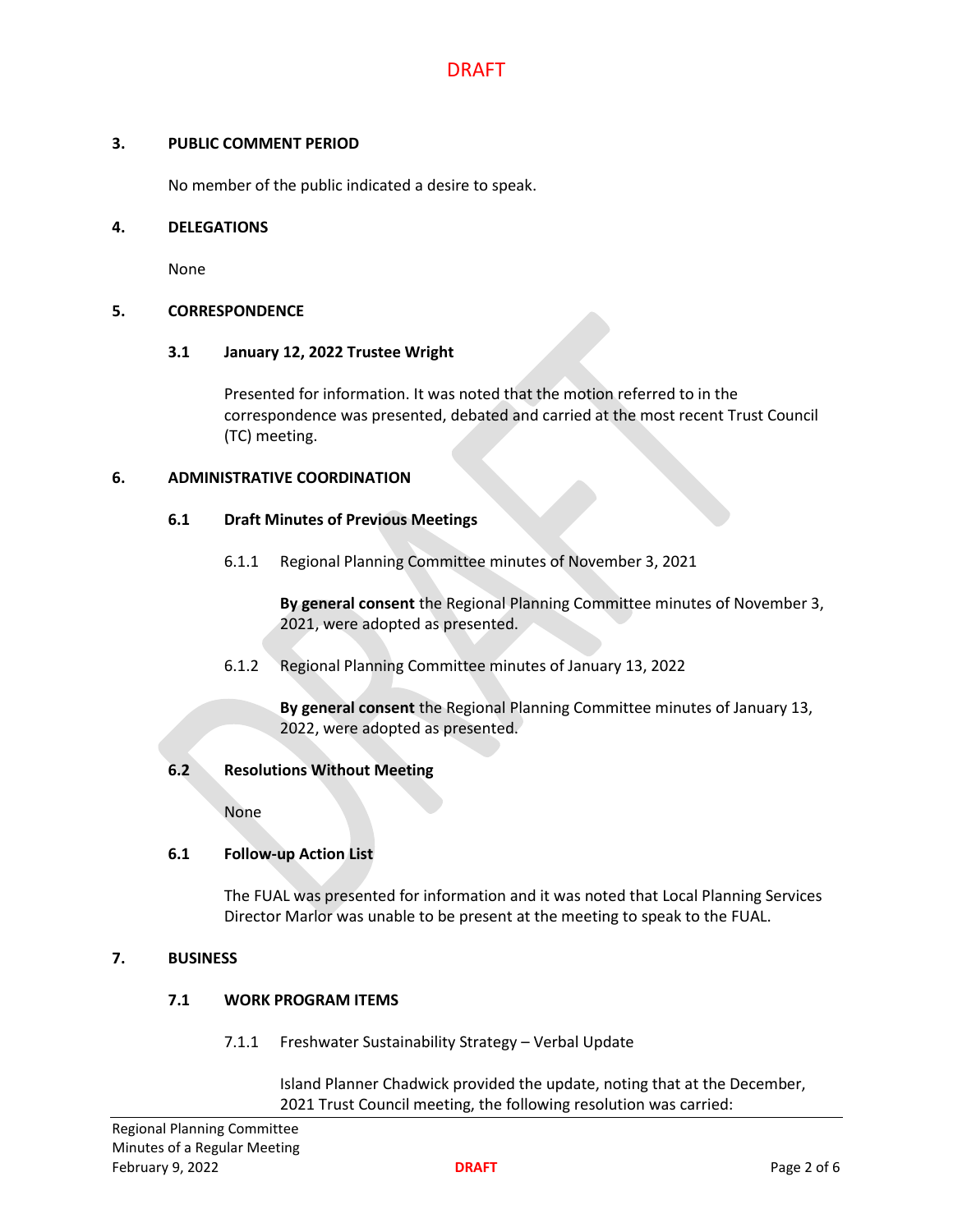That Islands Trust Council request that the Regional Planning Committee add to its work program the development of an Islands Trust Freshwater Sustainability Strategy policy document and recommendations for implementation of the Freshwater Sustainability Strategy

Trustee Colbourne joined the meeting at 10:13 a.m.

# **RPC-2022-006**

# **It was MOVED and SECONDED,**

that Regional Planning Committee request staff develop an Islands Trust Freshwater Sustainability Strategy policy document.

**CARRIED**

## **RPC-2022-007**

# **It was MOVED and SECONDED,**

that Regional Planning Committee request staff to identify options for the implementation of the Freshwater Sustainability Strategy.

**CARRIED**

# **7.2 OTHER BUSINESS**

7.2.1 Updated review of Trust Council Policy 5.9.1, Best Practices For Delivery of Local Planning Services To Local Trust Committees - RFD

Regional Planning Manager Kojima presented the RFD, indicating that the additions and edits requested by the Committee at the meeting of January 13, 2022, have been incorporated into the revised version that was presented in the agenda. The Committee made a minor edit to section 8.1 and staff clarified the process to manage late items to Local Trust Committee agendas. The Committee also discussed the importance of the project definition phase, early communication with First Nations, and minor edits that would assist in aligning the policy with Reconciliation efforts.

# **RPC-2022-008**

# **It was MOVED and SECONDED,**

that Regional Planning Committee endorse the draft policy "5.9.1 Best Management Practices For Delivery of Local Planning Services to Local Trust Committees" in principle, with amendments to bring in line with UNDRIP and DRIPA, and forward to Trust Council for comment and feedback.

#### **CARRIED**

Committee recessed at 11:05 a.m. and resumed at 11:13 a.m.

7.2.2 Referral from Trust Council - Islands Housing Authority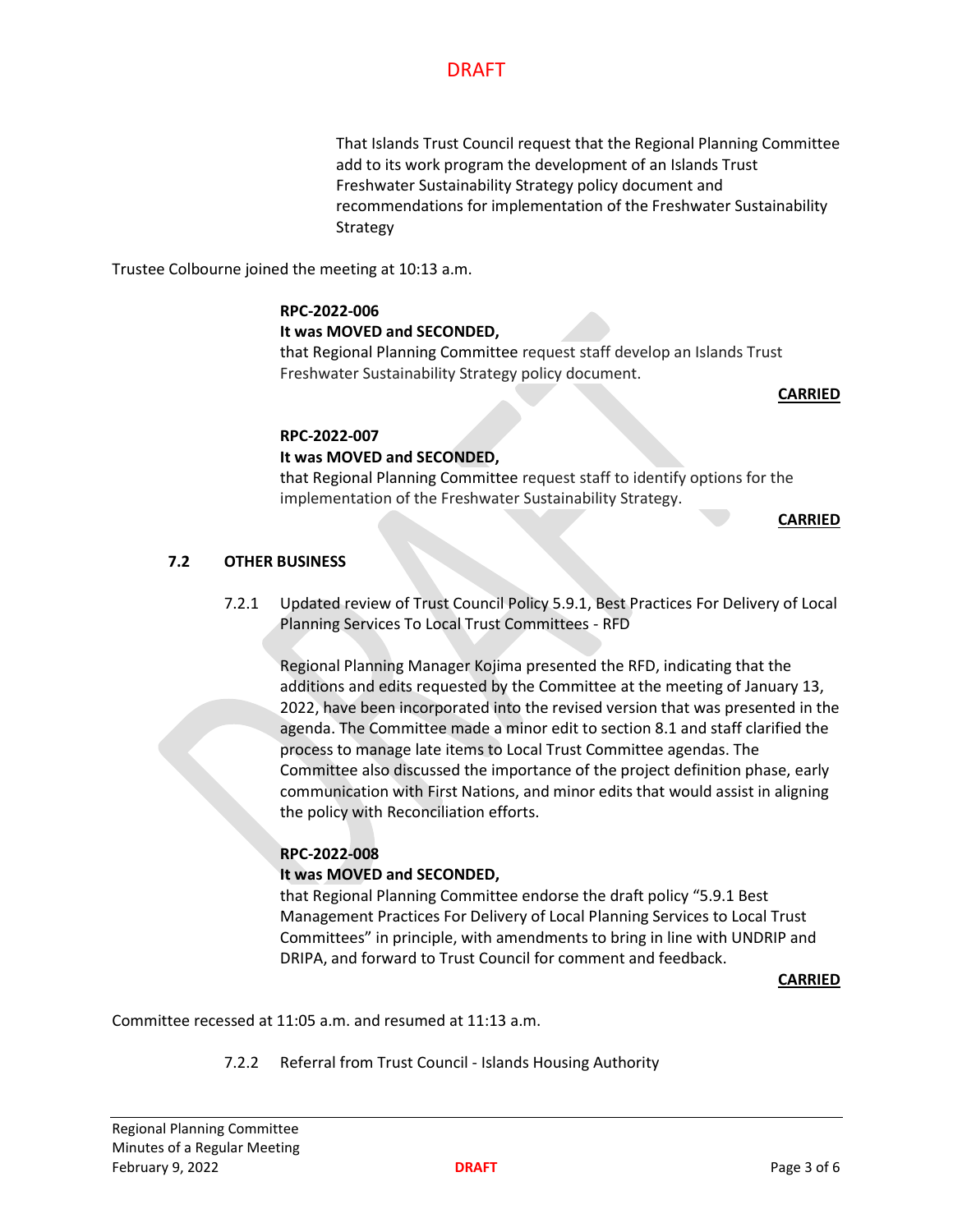Regional Planning Manager Kojima introduced the referral from the Trust Council (TC) to the Regional Planning Committee for further consideration of a postponed (tabled) TC motion. The motion was moved by Trustee Colbourne and seconded by Trustee Patrick and relates to a potential entity that would address housing issues in the Islands Trust Area. RPM Kojima sees the proposal as a significant request which would include legislative changes and would need clarity in regards to the scope. Director Frater noted current TC policy in regards to advocacy.

Trustee Fenton left the meeting at 11:20 a.m.

Trustees Patrick and Colbourne spoke to the postponed TC motion indicating that it was borne of a recognition that provincial support is needed to address housing issues; that there is a need for a coordinated approach of Islands Trust to the Province and other agencies; and that there is a need for a secure funding mechanism to support such work. Committee discussion included:

- individual Local Trust Area needs may be distinct or unique;
- potential need for a legal opinion in regards to this proposal and the Islands Trust mandate;
- need for clarity about the nature of such an entity and funding;
- need to clarify or define what currently isn't working in regards to addressing housing issues;
- the current role of Islands Trust in regards to advocacy and coordination;
- the current planning tools available to Islands Trust;
- the continuing challenge of intensifying development of new singleuser, market-valued homes;
- potential need for a legal opinion in regards to the use of Section 8(2)(e) of the *Islands Trust Act*;
- options to move forward, including: continued discussion in general or in regards to particular aspects of the topic; requesting staff provide some analysis; and, requesting staff to obtain pertinent legal opinions.

Committee recessed at 12:05 p.m. and resumed at 12:37 p.m. Trustee Fenton returned to the meeting at 12:37 p.m.

#### **RPC-2022-009**

#### **It was MOVED and SECONDED,**

that Regional Planning Committee request staff to obtain a legal opinion on using S. 8(2)(e) of the *Islands Trust Act*.

#### **CARRIED**

#### **RPC-2022-010**

### **It was MOVED and SECONDED,**

that Regional Planning Committee request staff to bring back issue identification and simplified recommendations in regards to a Housing Authority-type entity to British Columbia's Lieutenant Governor in Council at the next RPC meeting.

**CARRIED**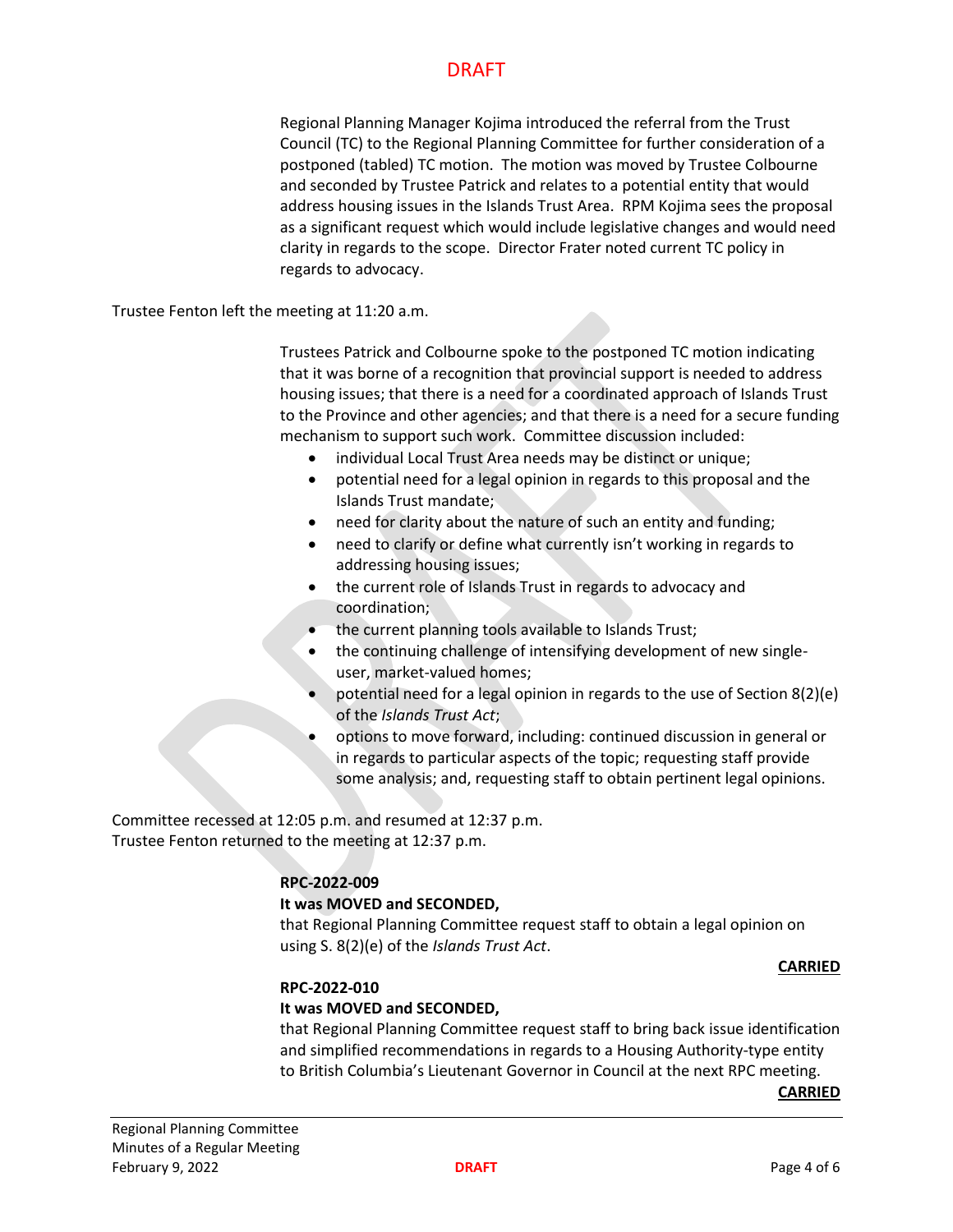Trustee Fenton left the meeting at 12:56 p.m.

7.2.3 Request to Amend Trust Council Policies to Expedite Affordable Housing Applications - Memo

Regional Planning Manager Cermak spoke to the request from Salt Spring Island Local Trust Committee to the RPC to consider necessary amendments to Trustwide policies that support expediting rezoning applications for affordable housing. Committee discussion included:

- recognition that there may be a number of different policy or procedure changes that may achieve the goal of increasing support for affordable housing
- there may be some potential overlap with the grant funded work in improving application processing services

# **7.3 NEW BUSINESS**

None

## **8. WORK PROGRAM**

**8.1 Current Regional Planning Committee Work Program**

Provided for information.

## **8.2 Regional Planning Committee Work Program - Briefing**

RPM Kojima indicated that the briefing was presented for the Committee's information and to provide an opportunity for the Committee to make any changes to their Work Program if desirable.

#### **RPC-2022-011**

#### **It was MOVED and SECONDED,**

that Regional Planning Committee include a review of the term's projects as an agenda item towards the end of term.

#### **CARRIED**

# **8.3 Salt Spring Island Local Trust Committee request RPC to add "Antenna System Siting Protocol" to the RPC Work Program – Staff Report**

Chair Busheikin introduced the request from SSI LTC which indicated a need to include First Nations consultation requirements; cultural and sacred sites siting requirements; and consideration of Salt Spring Island Advisory Planning Commission recommendations. Committee discussion included: